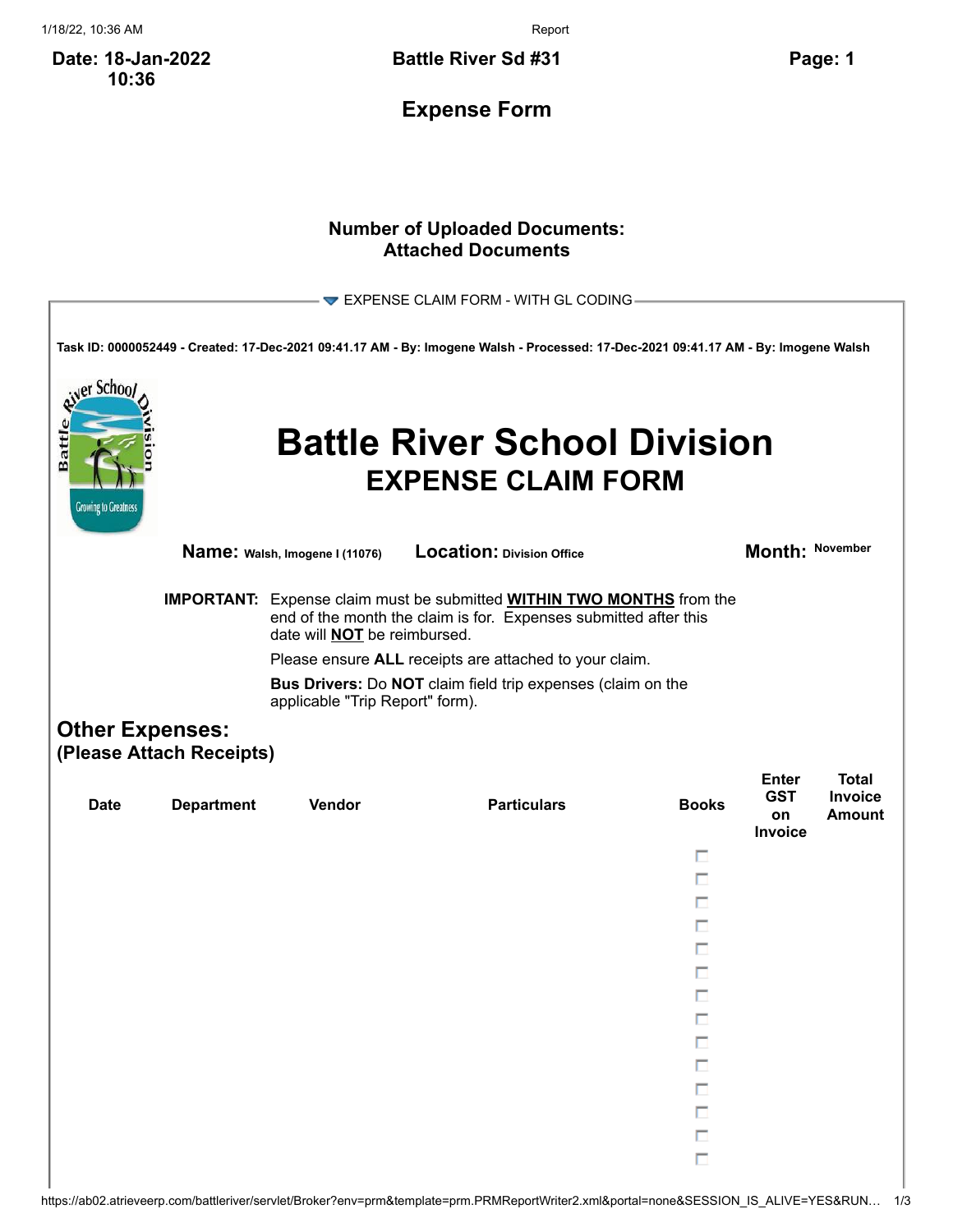г

## **REGULAR BUSINESS EXPENSES**

**Mileage and Meal Information:**

\*Check this box if your mileage claim for the calendar year **exceeds 5,000 KMS**

| <b>Date</b><br>(YYYYMMDD) | <b>Purpose</b>  | From/To<br><b>Destination</b>                           |    | Km's<br>Round<br><b>Trip</b> | One<br><b>Way</b><br>Only | <b>Total</b><br><b>KMs</b> | <b>Total</b><br><b>Mileage</b><br><b>Expense</b> | <b>Breakfast</b>            | Lunch                     | <b>Dinner</b>     |
|---------------------------|-----------------|---------------------------------------------------------|----|------------------------------|---------------------------|----------------------------|--------------------------------------------------|-----------------------------|---------------------------|-------------------|
| 14-Nov-2021               | <b>ASBA FGM</b> | <b>Camrose to</b><br>Edmonton                           | ø  | 200                          | п                         | 200.00                     | 116.00                                           | $\Box$ 11.00                | $\Box$ 15.00              | $\Box$ 23.50      |
| 07-Dec-2021               | <b>ARMIC</b>    | <b>Camrose to Red Deer</b>                              | D  | 294                          | п                         | 294.00                     | 170.52                                           | $\Box$ 11.00                | $\Box$ 15.00              | $\Box$ 23.50      |
|                           |                 |                                                         | ø  |                              | П                         | 0.00                       | 0.00                                             | п                           | П                         | L                 |
|                           |                 |                                                         | ø  |                              | П                         | 0.00                       | 0.00                                             | п                           | П                         | П                 |
|                           |                 |                                                         | ø  |                              | п                         | 0.00                       | 0.00                                             | п                           | П                         | П                 |
|                           |                 |                                                         | ø  |                              | П                         | 0.00                       | 0.00                                             | П                           | п                         | П                 |
|                           |                 |                                                         | Ø, |                              | п                         | 0.00                       | 0.00                                             | п                           | П                         | П                 |
|                           |                 |                                                         | Ø, |                              | П                         | 0.00                       | 0.00                                             | П                           | П                         | $\Box$            |
|                           |                 |                                                         | Ø, |                              | п                         | 0.00                       | 0.00                                             | П                           | П                         | П                 |
|                           |                 |                                                         | Ø, |                              | П                         | 0.00                       | 0.00                                             | П                           | п                         | П                 |
|                           |                 |                                                         | Ø, |                              | п                         | 0.00                       | 0.00                                             | П                           | П                         | П                 |
|                           |                 |                                                         | Ø, |                              | П                         | 0.00                       | 0.00                                             | П                           | п                         | П                 |
|                           |                 |                                                         | Ø, |                              | п                         | 0.00                       | 0.00                                             | П                           | П                         | П                 |
|                           |                 |                                                         | Ø, |                              | П                         | 0.00                       | 0.00                                             | П                           | п                         | П                 |
|                           |                 |                                                         | Ø, |                              | п                         | 0.00                       | 0.00                                             | П                           | П                         | П                 |
|                           |                 |                                                         | Ø, |                              | П                         | 0.00                       | 0.00                                             | П                           | п                         | $\Box$            |
|                           |                 |                                                         | Ø, |                              | п                         | 0.00                       | 0.00                                             | П                           | П                         | П                 |
|                           |                 |                                                         | ø  |                              | П                         | 0.00                       | 0.00                                             | П                           | п                         | П                 |
|                           |                 |                                                         | Ø, |                              | п                         | 0.00                       | 0.00                                             | п                           | П                         | П                 |
|                           |                 |                                                         | ø  |                              | $\Box$                    | 0.00                       | 0.00                                             | п                           | П                         | П                 |
|                           |                 |                                                         |    |                              | <b>Subtotals</b>          | 494.00                     | 286.52                                           | 0.00                        | 0.00                      | 0.00              |
|                           |                 |                                                         |    | <b>Totals</b>                |                           |                            |                                                  |                             |                           |                   |
|                           |                 | For Office Use Only:                                    |    |                              |                           |                            |                                                  |                             | Total Mileage 286.52      |                   |
|                           |                 | <b>Total Subsistence</b><br><b>GST Auto Calculation</b> |    | 13.64                        |                           |                            |                                                  |                             | Total Subsistence 0.00    |                   |
|                           |                 | <b>Total Other Expense</b><br><b>GST Entered</b>        |    | 0.00                         |                           |                            |                                                  |                             | Total Other Expenses 0.00 |                   |
|                           |                 | <b>Grand Total GST</b>                                  |    | 13.64                        |                           |                            |                                                  |                             | Total Claim 286.52        |                   |
| <b>GL Account Number</b>  |                 | <b>Taxes Included</b>                                   |    |                              | <b>Amount</b>             |                            | <b>Tax Code</b>                                  |                             |                           | <b>Tax Amount</b> |
| 1404400000201             |                 | ี                                                       |    |                              | 286.52                    |                            | G                                                |                             |                           | 13.64             |
|                           |                 |                                                         |    |                              |                           |                            |                                                  | <b>Total Without Taxes:</b> |                           | 272.88            |
|                           |                 |                                                         |    |                              |                           |                            |                                                  | <b>Tax Total:</b>           |                           | 13.64             |
|                           |                 |                                                         |    |                              |                           |                            |                                                  | <b>Total With Taxes:</b>    |                           | 286.52            |
|                           |                 | <b>Comments:</b>                                        |    |                              |                           |                            |                                                  |                             |                           |                   |